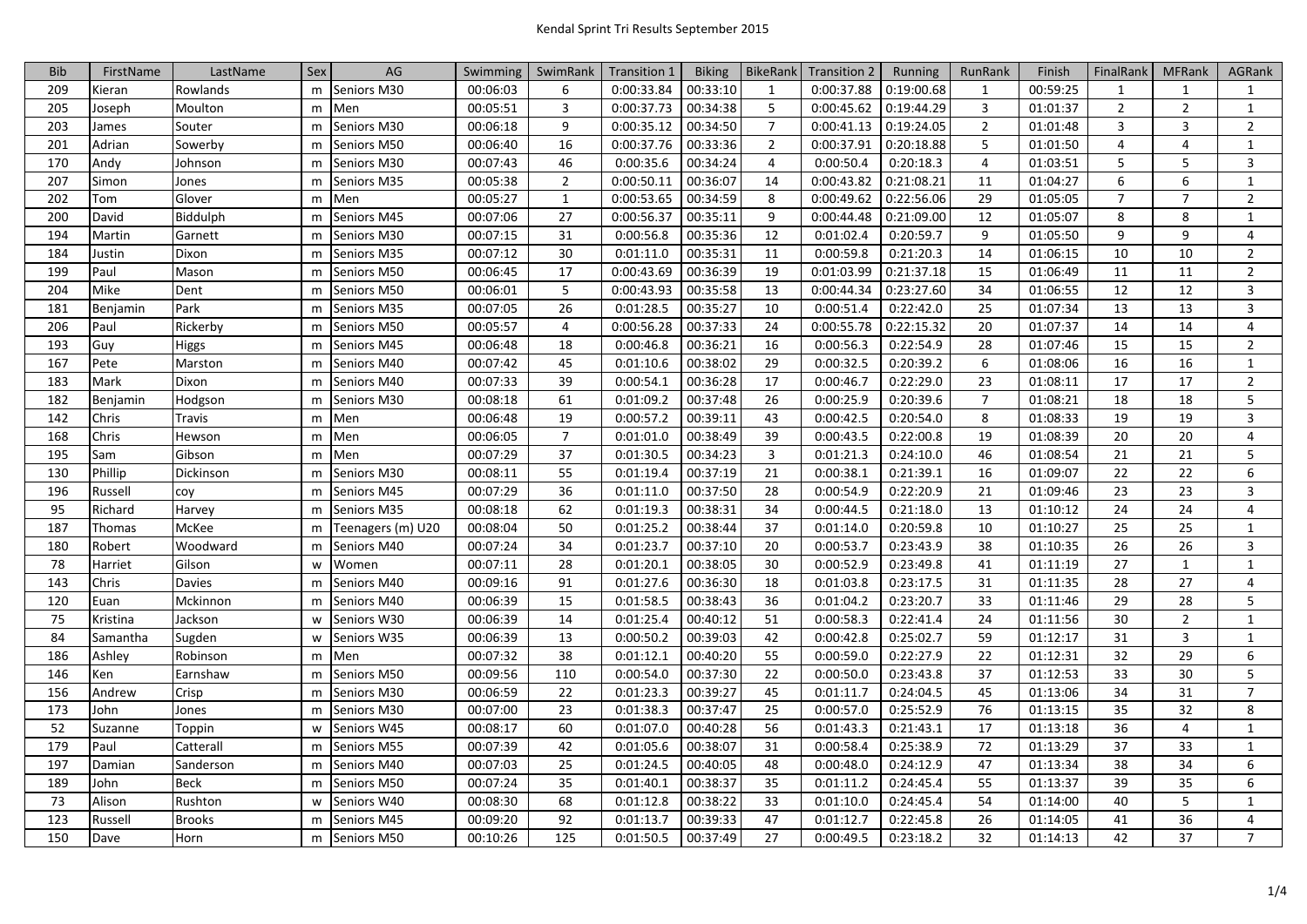| <b>Bib</b> | FirstName | LastName         | Sex | AG                 | Swimming | SwimRank | <b>Transition 1</b> | <b>Biking</b> | <b>BikeRank</b> | <b>Transition 2</b> | Running   | RunRank | Finish   | FinalRank | <b>MFRank</b>  | <b>AGRank</b>  |
|------------|-----------|------------------|-----|--------------------|----------|----------|---------------------|---------------|-----------------|---------------------|-----------|---------|----------|-----------|----------------|----------------|
| 169        | Peter     | Jackson          | m   | Seniors M40        | 00:07:34 | 40       | 0:01:13.1           | 00:39:14      | 44              | 0:02:10.0           | 0:24:19.9 | 48      | 01:14:31 | 43        | 38             | $\overline{7}$ |
| 110        | Michael   | <b>Hutchings</b> | m   | Seniors M35        | 00:09:22 | 94       | 0:02:22.1           | 00:36:10      | 15              | 0:01:13.8           | 0:25:34.5 | 69      | 01:14:43 | 44        | 39             | 5              |
| 166        | Paul      | Giles            | m   | Seniors M45        | 00:09:28 | 99       | 0:01:53.3           | 00:39:31      | 46              | 0:00:46.6           | 0:23:04.6 | 30      | 01:14:44 | 45        | 40             | 5              |
| 80         | Louise    | Rowe             | W   | Seniors W50        | 00:06:38 | 12       | 0:01:09.9           | 00:41:40      | 67              | 0:01:22.7           | 0:23:52.9 | 43      | 01:14:44 | 46        | 6              | $\mathbf{1}$   |
| 144        | Michael   | Ronayne          | m   | Seniors M30        | 00:07:52 | 48       | 0:00:41.4           | 00:40:13      | 52              | 0:00:36.8           | 0:25:55.7 | 78      | 01:15:18 | 47        | 41             | 9              |
| 151        | Paul      | Giblin           | m   | Seniors M45        | 00:08:58 | 82       | 0:00:59.5           | 00:41:29      | 66              | 0:00:58.4           | 0:22:53.1 | 27      | 01:15:18 | 48        | 42             | 6              |
| 83         | Katy      | Douglas          | W   | Women              | 00:06:36 | 11       | 0:01:36.3           | 00:40:44      | 60              | 0:01:01.6           | 0:25:31.4 | 68      | 01:15:29 | 49        | $\overline{7}$ | $\overline{2}$ |
| 148        | Carl      | Wilkowski        | m   | Seniors M35        | 00:09:08 | 87       | 0:00:51.4           | 00:40:14      | 53              | 0:00:52.6           | 0:24:32.2 | 51      | 01:15:38 | 50        | 43             | 6              |
| 128        | Colin     | Dugdale          | m   | Seniors M40        | 00:07:11 | 29       | 0:01:16.2           | 00:38:52      | 41              | 0:01:36.4           | 0:26:51.7 | 85      | 01:15:48 | 51        | 44             | 8              |
| 155        | Scott     | Reeves           | m   | Seniors M45        | 00:07:50 | 47       | 00:01:44.672        | 00:42:42      | 76              | 00:00:32            | 00:23:01  | 150     | 01:15:49 | 52        | 45             | $\overline{7}$ |
| 165        | Philip    | Jackson          | m   | Seniors M35        | 00:08:04 | 51       | 0:01:19.9           | 00:40:11      | 50              | 0:00:49.8           | 0:25:27.2 | 66      | 01:15:52 | 53        | 46             | $\overline{7}$ |
| 178        | Mark      | <b>Bales</b>     | m   | Seniors M45        | 00:07:35 | 41       | 0:01:34.2           | 00:40:18      | 54              | 0:01:51.8           | 0:25:22.7 | 64      | 01:16:42 | 54        | 47             | 8              |
| 109        | Femi      | Akinbolu         | m   | Seniors M35        | 00:09:38 | 103      | 0:02:07.1           | 00:38:50      | 40              | 0:01:15.7           | 0:25:01.4 | 57      | 01:16:52 | 55        | 48             | 8              |
| 153        | Simon     | <b>Barnes</b>    | m   | Men                | 00:09:22 | 95       | 0:01:10.7           | 00:37:31      | 23              | 0:01:04.5           | 0:27:52.2 | 98      | 01:17:01 | 56        | 49             | $\overline{7}$ |
| 126        | Robert    | Brown            | m   | Seniors M30        | 00:09:30 | 101      | 0:02:31.7           | 00:38:45      | 38              | 0:01:48.4           | 0:24:31.6 | 50      | 01:17:07 | 57        | 50             | 10             |
| 162        | Robert    | Hamill           | m   | Seniors M45        | 00:08:29 | 67       | 0:01:36.0           | 00:40:53      | 62              | 0:00:58.2           | 0:25:11.8 | 61      | 01:17:09 | 58        | 51             | 9              |
| 161        | Doug      | Wardle           | m   | Seniors M50        | 00:08:13 | 59       | 0:02:40.2           | 00:41:17      | 65              | 0:01:08.8           | 0:23:55.1 | 44      | 01:17:14 | 59        | 52             | 8              |
| 171        | Bob       | Muirhead         | m   | Seniors M35        | 00:08:24 | 63       | 0:01:10.8           | 00:42:32      | 72              | 0:00:44.7           | 0:24:39.4 | 52      | 01:17:31 | 60        | 53             | 9              |
| 121        | Anthony   | Lawrenson        | m   | Seniors M40        | 00:10:14 | 119      | 0:01:56.1           | 00:40:36      | 59              | 0:01:18.0           | 0:23:36.4 | 35      | 01:17:41 | 61        | 54             | 9              |
| 99         | Martin    | Klabou           | m   | Seniors M35        | 00:06:57 | 21       | 0:02:31.6           | 00:42:12      | 70              | 0:01:35.7           | 0:24:30.7 | 49      | 01:17:46 | 62        | 55             | 10             |
| 133        | Adam      | Marshall         | m   | Seniors M35        | 00:08:45 | 73       | 0:01:36.6           | 00:40:31      | 57              | 0:01:32.1           | 0:25:22.9 | 65      | 01:17:47 | 63        | 56             | 11             |
| 82         | Ruth      | Dodwell          | W   | Seniors W30        | 00:07:15 | 32       | 0:01:49.7           | 00:43:55      | 81              | 0:01:00.5           | 0:23:52.0 | 42      | 01:17:53 | 64        | 8              | $\overline{2}$ |
| 119        | Matt      | Jones            | m   | Seniors M40        | 00:08:06 | 52       | 0:01:40.5           | 00:42:34      | 74              | 0:01:21.3           | 0:24:40.1 | 53      | 01:18:22 | 65        | 57             | 10             |
| 86         | Donna     | Crisp            | W   | Seniors W30        | 00:06:08 | 8        | 0:01:37.1           | 00:44:20      | 83              | 0:00:56.1           | 0:25:36.0 | 70      | 01:18:37 | 66        | 9              | $\overline{3}$ |
| 134        | Matt      | Price            | m   | Seniors M30        | 00:09:38 | 104      | 0:01:58.5           | 00:40:47      | 61              | 0:01:30.3           | 0:24:45.8 | 56      | 01:18:40 | 67        | 58             | 11             |
| 125        | Adam      | Dubale           | m   | Seniors M30        | 00:09:08 | 86       | 0:02:00.6           | 00:44:57      | 87              | 0:00:54.3           | 0:21:47.5 | 18      | 01:18:47 | 68        | 59             | 12             |
| 135        | Jonathan  | Knight           | m   | Seniors M30        | 00:08:51 | 80       | 0:01:44.5           | 00:38:13      | 32              | 0:02:04.3           | 0:28:02.4 | 99      | 01:18:56 | 69        | 60             | 13             |
| 176        | Nat       | Pawlowski        | m   | Seniors M40        | 00:08:13 | 58       | 0:01:29.6           | 00:40:36      | 58              | 0:01:34.3           | 0:27:07.2 | 87      | 01:19:00 | 70        | 61             | 11             |
| 68         | Vivienne  | Sherry           | W   | Seniors W30        | 00:08:07 | 54       | 0:01:27.9           | 00:42:04      | 69              | 0:01:40.9           | 0:25:54.0 | 77      | 01:19:14 | 71        | 10             | 4              |
| 79         | Kathleen  | Taylor           | W   | Seniors W50        | 00:07:40 | 44       | 0:01:09.3           | 00:40:10      | 49              | 0:01:16.3           | 0:29:45.0 | 111     | 01:20:00 | 72        | 11             | $\overline{2}$ |
| 139        | James     | Ashworth         | m   | Seniors M30        | 00:08:49 | 77       | 0:03:16.1           | 00:40:59      | 64              | 0:02:00.6           | 0:25:10.3 | 60      | 01:20:16 | 73        | 62             | 14             |
| 85         | Nicola    | Woodruff         | W   | Seniors W35        | 00:06:31 | 10       | 0:01:33.2           | 00:45:22      | 92              | 0:01:22.4           | 0:25:28.3 | 67      | 01:20:17 | 74        | 12             | $\overline{2}$ |
| 67         | Angie     | Trippitt         | W   | Seniors W45        | 00:08:28 | 66       | 0:01:23.6           | 00:44:24      | 84              | 0:01:04.3           | 0:25:59.7 | 79      | 01:21:20 | 75        | 13             | $\overline{2}$ |
| 116        | Stephen   | Rank             | m   | Seniors M45        | 00:07:21 | 33       | 0:02:14.3           | 00:40:57      | 63              | 0:01:25.7           | 0:29:31.4 | 109     | 01:21:30 | 76        | 63             | 10             |
| 105        | Lee       | Finch            | m   | Seniors M40        | 00:09:02 | 84       | 0:01:33.8           | 00:44:13      | 82              | 0:00:40.7           | 0:26:34.9 | 83      | 01:22:04 | 77        | 64             | 12             |
| 96         | Tony      | McNaughton       | m   | Seniors M55        | 00:11:39 | 142      | 0:02:47.1           | 00:43:14      | 79              | 0:00:42.0           | 0:23:45.4 | 39      | 01:22:08 | 78        | 65             | $\overline{2}$ |
| 190        | Julian    | Wrigglesworth    | m   | Seniors M50        | 00:08:07 | 53       | 0:01:33.8           | 00:43:52      | 80              | 0:01:37.6           | 0:27:48.8 | 97      | 01:22:59 | 79        | 66             | 9              |
| 136        | lan       | Charnock         | m   | Seniors M35        | 00:10:03 | 114      | 0:01:38.6           | 00:45:04      | 89              | 0:00:55.9           | 0:25:45.4 | 73      | 01:23:27 | 80        | 67             | 12             |
| 113        | Tim       | Johnson          | m   | Teenagers (m) U20  | 00:10:10 | 118      | 0:02:03.7           | 00:42:40      | 75              | 0:02:22.3           | 0:26:38.0 | 84      | 01:23:55 | 81        | 68             | $\overline{2}$ |
| 62         | Emma      | Sherlock         | W   | Seniors W30        | 00:08:11 | 56       | 0:01:47.4           | 00:46:01      | 94              | 0:01:06.4           | 0:26:59.6 | 86      | 01:24:05 | 82        | 14             | 5              |
| 11         | Helen     | Wilson           | W   | Seniors W45        | 00:10:00 | 111      | 0:02:17.7           | 00:42:17      | 71              | 0:01:16.6           | 0:28:29.5 | 102     | 01:24:20 | 83        | 15             | 3              |
| 45         | Lizzie    | Rank             | W   | Teenagers (f) U 18 | 00:07:40 | 43       | 0:01:26.0           | 00:49:27      | 114             | 0:00:40.6           | 0:25:15.7 | 62      | 01:24:29 | 84        | 16             | $\mathbf{1}$   |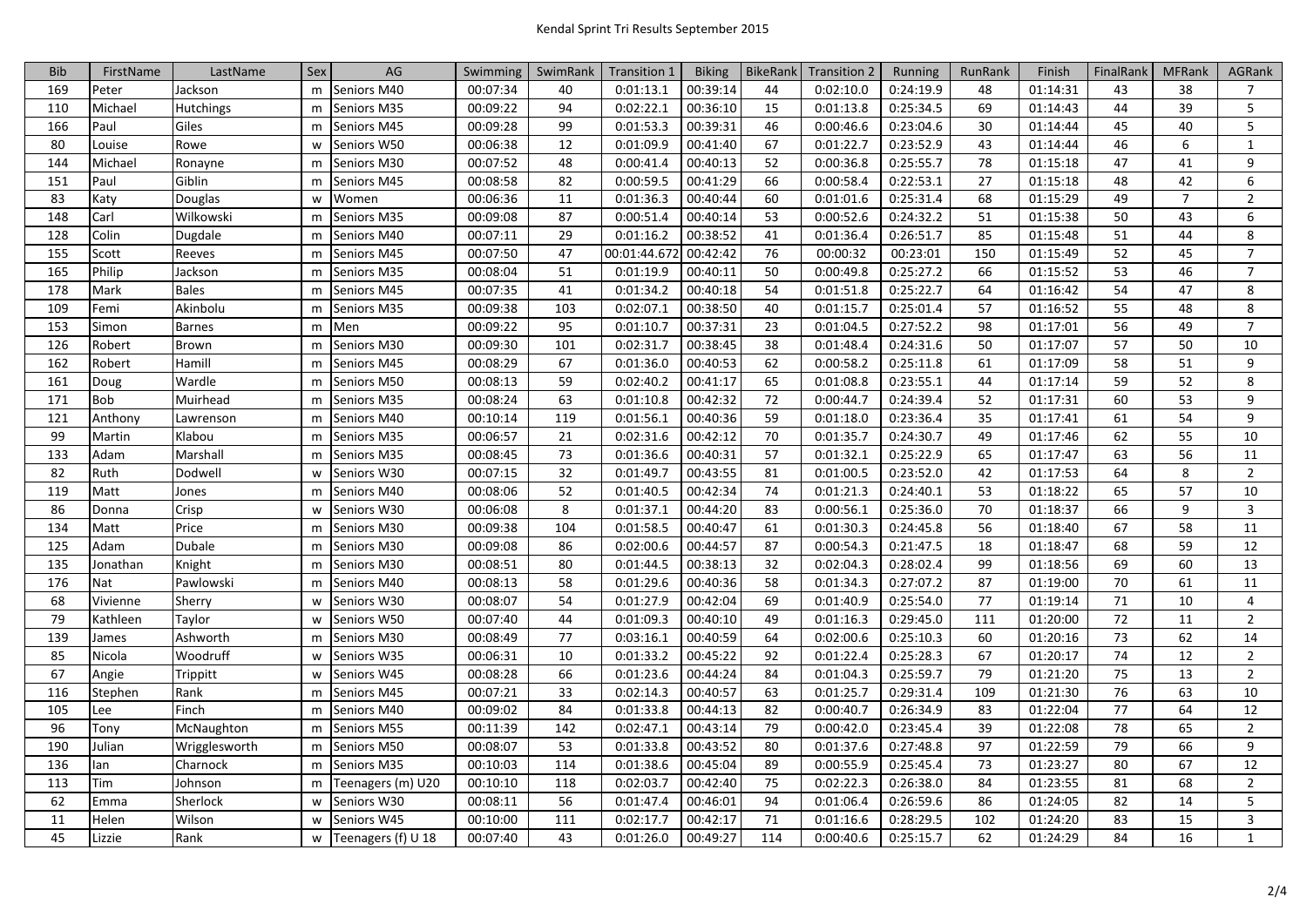| <b>Bib</b>     | FirstName    | LastName        | Sex | AG          | Swimming | SwimRank | <b>Transition 1</b> | <b>Biking</b> | BikeRank | <b>Transition 2</b> | Running    | RunRank | Finish   | FinalRank | <b>MFRank</b> | <b>AGRank</b>  |
|----------------|--------------|-----------------|-----|-------------|----------|----------|---------------------|---------------|----------|---------------------|------------|---------|----------|-----------|---------------|----------------|
| 111            | Keith        | Conway          | m   | Seniors M45 | 00:09:12 | 90       | 0:01:52.5           | 00:44:46      | 86       | 0:01:42.5           | 0:27:12.0  | 90      | 01:24:45 | 85        | 69            | 11             |
| 115            | <b>Nick</b>  | <b>Balcombe</b> | m   | Seniors M45 | 00:10:07 | 117      | 0:01:21.8           | 00:42:54      | 78       | 0:01:11.5           | 0:29:51.9  | 113     | 01:25:26 | 86        | 70            | 12             |
| 118            | Sean         | Howarth         | m   | Seniors M40 | 00:08:54 | 81       | 0:02:15.2           | 00:45:09      | 90       | 0:01:33.7           | 0:27:44.1  | 96      | 01:25:35 | 87        | 71            | 13             |
| 1              | Sally        | Blackmore       | W   | Seniors W50 | 00:08:50 | 79       | 0:01:30.1           | 00:44:25      | 85       | 0:01:12.6           | 0:29:45.0  | 112     | 01:25:43 | 88        | 17            | 3              |
| $\overline{4}$ | Sarah        | Folks           | W   | Seniors W40 | 00:10:44 | 127      | 0:02:34.1           | 00:45:16      | 91       | 0:02:15.3           | 0:25:17.5  | 63      | 01:26:07 | 89        | 18            | $\overline{2}$ |
| 158            | Darren       | Wilson          | m   | Seniors M45 | 00:08:27 | 65       | 0:01:59.3           | 00:42:33      | 73       | 0:01:40.5           | 0:31:36.6  | 124     | 01:26:16 | 90        | 72            | 13             |
| 160            | Nick         | Hall            | m   | Seniors M55 | 00:09:23 | 97       | 0:01:39.6           | 00:42:52      | 77       | 0:01:19.7           | 0:31:42.1  | 125     | 01:26:56 | 91        | 73            | 3              |
| 72             | Jenny        | Ward            | W   | Seniors W35 | 00:07:55 | 49       | 0:01:42.7           | 00:47:25      | 99       | 0:01:04.2           | 0:28:55.0  | 104     | 01:27:02 | 92        | 19            | 3              |
| 12             | Emma         | <b>Baird</b>    | W   | Seniors W35 | 00:09:30 | 100      | 0:01:11.1           | 00:46:23      | 95       | 0:01:16.1           | 0:28:51.8  | 103     | 01:27:11 | 93        | 20            | $\overline{4}$ |
| 26             | Susan        | Dowker-Thompson | W   | Seniors W40 | 00:09:52 | 108      | 0:01:17.8           | 00:48:40      | 108      | 0:01:14.7           | 0:26:24.1  | 80      | 01:27:29 | 94        | 21            | 3              |
| 51             | Amy          | Wilkinson       | W   | Seniors W30 | 00:09:45 | 107      | 0:02:02.2           | 00:34:43      | 6        | 0:03:07.8           | 0:37:51.8  | 145     | 01:27:31 | 95        | 22            | 6              |
| 129            | Andrew       | Johnson         | m   | Seniors M55 | 00:09:31 | 102      | 0:02:14.6           | 00:47:57      | 104      | 0:01:57.4           | 0:25:51.3  | 74      | 01:27:32 | 96        | 74            | $\overline{4}$ |
| 41             | Sarah        | Bird            | W   | Seniors W35 | 00:08:33 | 69       | 0:01:29.0           | 00:49:17      | 112      | 0:00:57.9           | 0:27:16.1  | 91      | 01:27:33 | 97        | 23            | 5              |
| 44             | Shuna        | Rank            | W   | Seniors W45 | 00:11:09 | 133      | 0:01:54.2           | 00:47:55      | 103      | 0:01:36.3           | 0:25:02.6  | 58      | 01:27:37 | 98        | 24            | $\overline{4}$ |
| 141            | Rupert       | Shoebridge      | m   | Seniors M45 | 00:11:36 | 141      | 0:02:30.4           | 00:45:44      | 93       | 0:00:46.0           | 0:27:09.6  | 89      | 01:27:46 | 99        | 75            | 14             |
| 213            | Paul         | Medcalfe        | m   | Seniors M40 | 00:08:34 | 70       | 0:02:14.32          | 00:49:13      | 111      | 0:00:57.77          | 0:27:38.14 | 94      | 01:28:37 | 100       | 76            | 14             |
| 212            | Dan          | Hatton          | m   | Seniors M35 | 00:06:55 | 20       | 0:04:05.85          | 00:49:04      | 110      | 0:00:58.98          | 0:27:36.59 | 93      | 01:28:40 | 101       | 77            | 13             |
| 147            | Phil         | <b>Ross</b>     | m   | Seniors M50 | 00:09:21 | 93       | 0:01:16.5           | 00:44:59      | 88       | 0:01:12.0           | 0:32:04.0  | 128     | 01:28:52 | 102       | 78            | 10             |
| 54             | Alex         | Longrigg        | W   | Seniors W40 | 00:08:46 | 75       | 0:02:09.6           | 00:47:31      | 100      | 0:00:54.3           | 0:30:04.8  | 114     | 01:29:25 | 103       | 25            | $\overline{4}$ |
| 28             | Isla         | Armstrong       | W   | Seniors W35 | 00:09:09 | 88       | 0:02:59.9           | 00:49:40      | 115      | 0:01:11.0           | 0:26:28.2  | 82      | 01:29:28 | 104       | 26            | 6              |
| 102            | <b>CLIFF</b> | ETHERDEN        | m   | Seniors M65 | 00:14:21 | 151      | 0:03:00.0           | 00:48:04      | 105      | 0:01:11.0           | 0:23:49.3  | 40      | 01:30:25 | 105       | 79            | $\mathbf{1}$   |
| 39             | Ruth         | Connelly        | W   | Seniors W30 | 00:10:22 | 124      | 0:02:13.9           | 00:46:50      | 96       | 0:01:12.5           | 0:30:06.6  | 115     | 01:30:45 | 106       | 27            | $\overline{7}$ |
| 38             | Lucy         | Clarkson        | W   | Seniors W30 | 00:11:07 | 131      | 0:01:39.5           | 00:46:51      | 97       | 0:01:09.0           | 0:30:08.3  | 116     | 01:30:56 | 107       | 28            | 8              |
| 31             | Sarah        | Collin          | W   | Seniors W40 | 00:08:45 | 74       | 0:02:03.3           | 00:50:07      | 118      | 0:01:17.9           | 0:29:10.6  | 106     | 01:31:23 | 108       | 29            | 5              |
| 76             | Sara         | Fisher          | W   | Seniors W40 | 00:08:41 | 72       | 0:02:11.5           | 00:47:49      | 102      | 0:01:11.2           | 0:31:34.3  | 123     | 01:31:27 | 109       | 30            | 6              |
| $\overline{5}$ | Wendy        | <b>Birkett</b>  | W   | Seniors W55 | 00:10:29 | 126      | 0:02:13.9           | 00:51:34      | 125      | 0:01:37.7           | 0:25:37.7  | 71      | 01:31:32 | 110       | 31            | $\mathbf{1}$   |
| 81             | Hayley       | Leece           | W   | Seniors W30 | 00:11:26 | 140      | 0:02:25.0           | 00:49:53      | 116      | 0:00:40.6           | 0:27:08.1  | 88      | 01:31:33 | 111       | 32            | 9              |
| 15             | Catherine    | Oldham          | W   | Women       | 00:09:01 | 83       | 0:02:26.6           | 00:55:20      | 141      | 0:01:18.8           | 0:23:37.2  | 36      | 01:31:43 | 112       | 33            | 3              |
| 23             | Angela       | White           | W   | Seniors W55 | 00:11:08 | 132      | 0:02:56.3           | 00:49:18      | 113      | 0:01:06.8           | 0:27:22.3  | 92      | 01:31:52 | 113       | 34            | $\overline{2}$ |
| 40             | Kate.        | Lund            | W   | Seniors W40 | 00:08:38 | 71       | 0:02:23.5           | 00:50:45      | 120      | 0:00:55.1           | 0:29:22.3  | 108     | 01:32:03 | 114       | 35            | $\overline{7}$ |
| 42             | Julie        | Sherwood        | W   | Seniors W50 | 00:09:41 | 106      | 0:02:23.0           | 00:50:08      | 119      | 0:01:36.5           | 0:28:17.8  | 101     | 01:32:07 | 115       | 36            | 4              |
| 16             | Lisa         | Hewson          | W   | Seniors W40 | 00:10:00 | 112      | 0:01:56.5           | 00:51:12      | 122      | 0:01:50.0           | 0:27:38.5  | 95      | 01:32:37 | 116       | 37            | 8              |
| 60             | Lisa         | Preston         | W   | Seniors W45 | 00:09:55 | 109      | 0:02:13.2           | 00:48:08      | 106      | 0:01:49.8           | 0:30:32.6  | 118     | 01:32:39 | 117       | 38            | 5              |
| 93             | Peter        | Farnworth       | m   | Seniors M50 | 00:12:21 | 147      | 0:02:42.0           | 00:47:41      | 101      | 0:00:49.3           | 0:29:13.0  | 107     | 01:32:46 | 118       | 80            | 11             |
| 53             | Maria        | Renucci         | W   | Seniors W45 | 00:09:11 | 89       | 0:01:17.0           | 00:51:00      | 121      | 0:01:17.5           | 0:30:12.9  | 117     | 01:32:58 | 119       | 39            | 6              |
| 61             | Kate         | Robinson        | W   | Women       | 00:09:07 | 85       | 0:02:47.3           | 00:47:15      | 98       | 0:02:05.4           | 0:31:51.8  | 127     | 01:33:06 | 120       | 40            | 4              |
| 114            | lan          | Oldham          | m   | Seniors M55 | 00:11:11 | 135      | 0:03:14.6           | 00:51:38      | 126      | 0:01:17.5           | 0:26:27.0  | 81      | 01:33:48 | 121       | 81            | 5              |
| 56             | Emma         | Scott           | W   | Seniors W40 | 00:11:10 | 134      | 0:01:36.6           | 00:52:25      | 131      | 0:00:41.9           | 0:28:13.6  | 100     | 01:34:08 | 122       | 41            | 9              |
| 50             | Karen        | Archer          | W   | Seniors W30 | 00:10:04 | 115      | 0:02:13.8           | 00:49:03      | 109      | 0:01:55.3           | 0:31:08.8  | 122     | 01:34:25 | 123       | 42            | 10             |
| 103            | Rajinder     | Khokhar         | m   | Seniors M30 | 00:11:19 | 139      | 0:01:37.9           | 00:48:27      | 107      | 0:00:46.3           | 0:32:24.5  | 130     | 01:34:35 | 124       | 82            | 15             |
| 29             | Viki         | Sutton          | w   | Seniors W50 | 00:10:15 | 120      | 0:01:54.2           | 00:52:55      | 132      | 0:01:11.2           | 0:29:04.4  | 105     | 01:35:20 | 125       | 43            | 5              |
| 30             | Laura        | Davy            | w   | Seniors W30 | 00:10:01 | 113      | 0:01:21.5           | 00:51:58      | 130      | 0:01:39.9           | 0:30:51.9  | 120     | 01:35:52 | 126       | 44            | 11             |